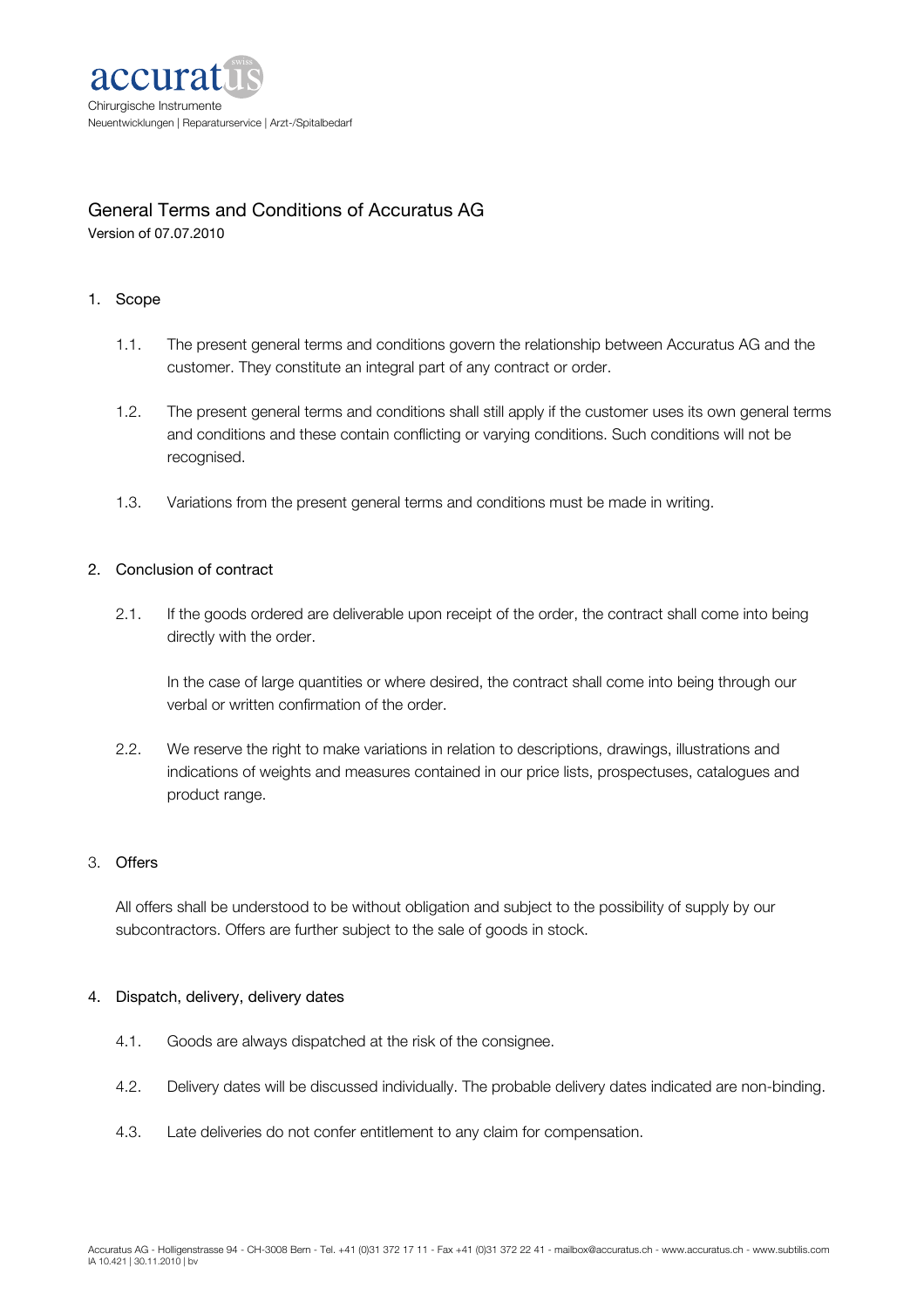

- 4.4. Delays in delivery which are not attributable to Accuratus AG do not entitle the consignee to withdraw from the contract.
- 4.5. In the event of causes and occurrences which do not fall within the sphere of responsibility of Accuratus AG, including, by way of example, force majeure, shortages of raw materials or energy supplies, strikes and/or similar circumstances, we shall be relieved of our obligation to fulfil the contract for the duration and to the extent of the said circumstances. The same shall apply where such circumstances affect our subcontractors.

We shall notify the consignee of such circumstances without delay.

4.6. If delivery cannot be made within six months due to the above-mentioned circumstances, both parties shall have the right to withdraw from the contract.

#### 5. Prices and payment

- 5.1. Our prices shall be understood to be in Swiss francs and exclusive of value-added tax, packing, insurance and transport costs, as well as customs charges for deliveries abroad.
- 5.2. In the case of orders received from abroad or from new customers, delivery shall be made only against payment in advance.
- 5.3. Invoices are payable within thirty days net.

## 6. Surcharge for small quantities and express delivery

In the event of repairs for express delivery, we apply a corresponding express delivery surcharge. In certain exceptional cases, we apply a small quantity surcharge. Any surcharges will be notified to the customer in advance

## 7. Consignments of samples, sampled offers

- 7.1. If consignments of samples or sampled offers are not returned within 30 days of the date of delivery, they shall be deemed to have been accepted and will be invoiced. The same shall apply if the instruments are damaged or if instruments supplied in sterile packaging are returned by the customer with the packaging opened.
- 7.2. Instruments that we have lent out must be returned cleaned and sterilised. The instruments must be accompanied by a certificate to show that they have been cleaned and sterilised.
- 7.3. The cost and transport risk for returning samples and/or sampled offers shall be borne by the customer.